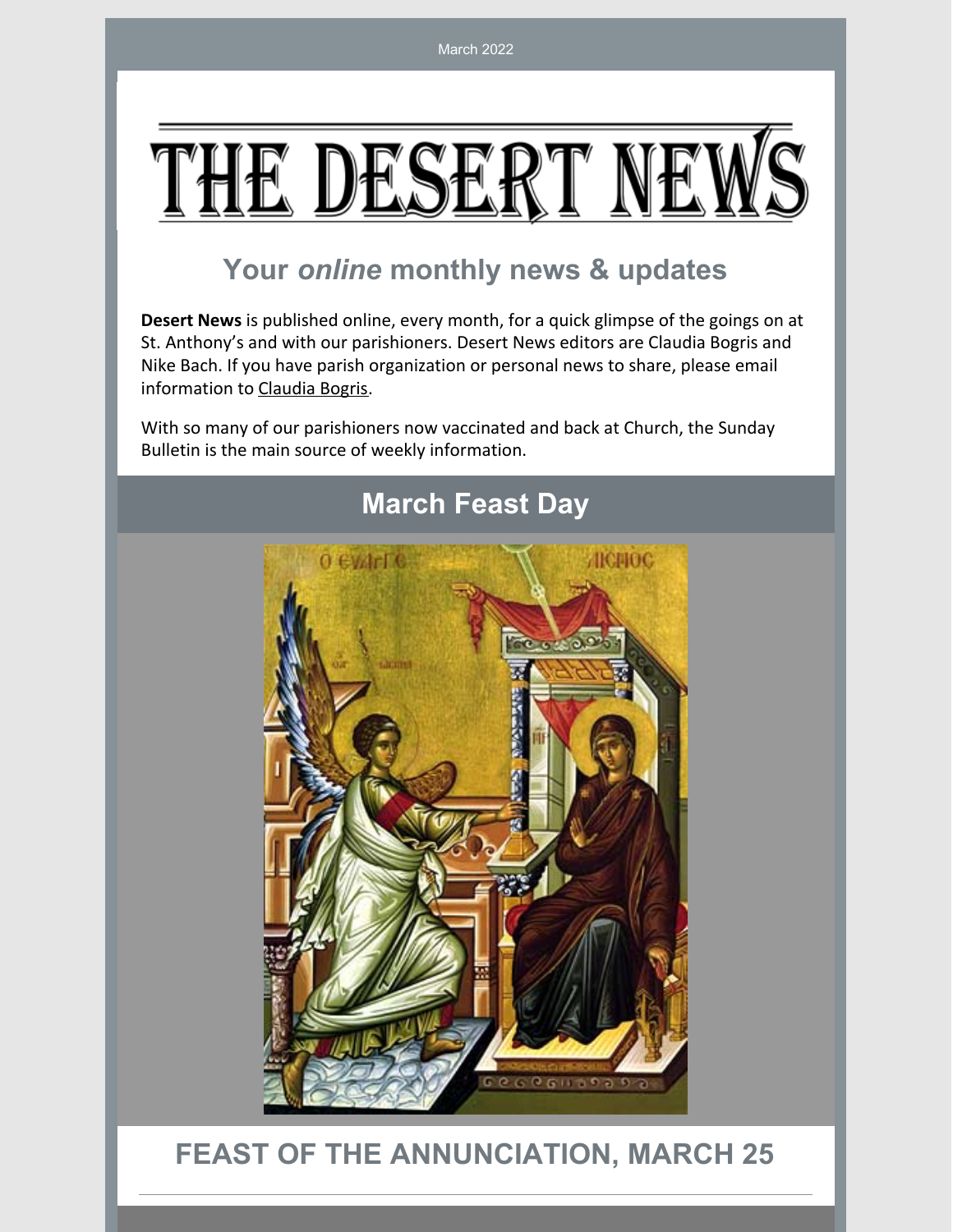# **A Message From Fr. Michael**

Dear St. Anthony's family,

The Lord said, "When you fast, anoint your head and wash your face, so that you do not appear to men to be fasting, but to your Father who is in the secret place; and your Father who sees in secret will reward you openly." (Matt. 6:17-18).

As you know Great Lent is around the corner and we need to prepare ourselves. Fasting is not only abstaining from certain food. It is accompanied with prayers and almsgiving. Here are daily New Testament readings for [March](https://files.constantcontact.com/e603b90b001/ae057905-795d-4bf1-a429-cd8517444194.pdf) and [April](https://files.constantcontact.com/e603b90b001/f6d94b49-3ea2-485b-88ce-06ecb1f708c2.pdf).

That is why during Great Lent our Church offers extra different services which I hope you can attend at least one of each. Also, with Great Lent comes Confession which helps us cleanse ourselves, repent, and get closer to God.

So please try to make every effort this year to attend any service, come to confession and start planning to give alms.

Remember that every morning we wake up is an extra opportunity God gives us to repent and be good.

My prayers to all for a Blessed Lent season and may our God and Savior Jesus Christ bless you all.

Your servant in Christ, Fr. Michael

## **One Night Only on March 21: Man of God**



Man of God, the life of St. Nektarios of Aegina, is coming to 800 movie theaters across the U.S. for one night only, Monday, March 21. **Buy tickets at the movie theater [closest](https://www.fathomevents.com/events/Man-of-God) to you (including the AMC theaters in Ridgefield Park and Paramus)** or join with St. George Greek Orthodox Church in Clifton for a prayer service, pre-movie talk, and Lenten

supper at 5pm before the 7pm showing in Wayne by registering at [heisrisen.org](http://heisrisen.org/).

t only: Monday, March 21, 2022.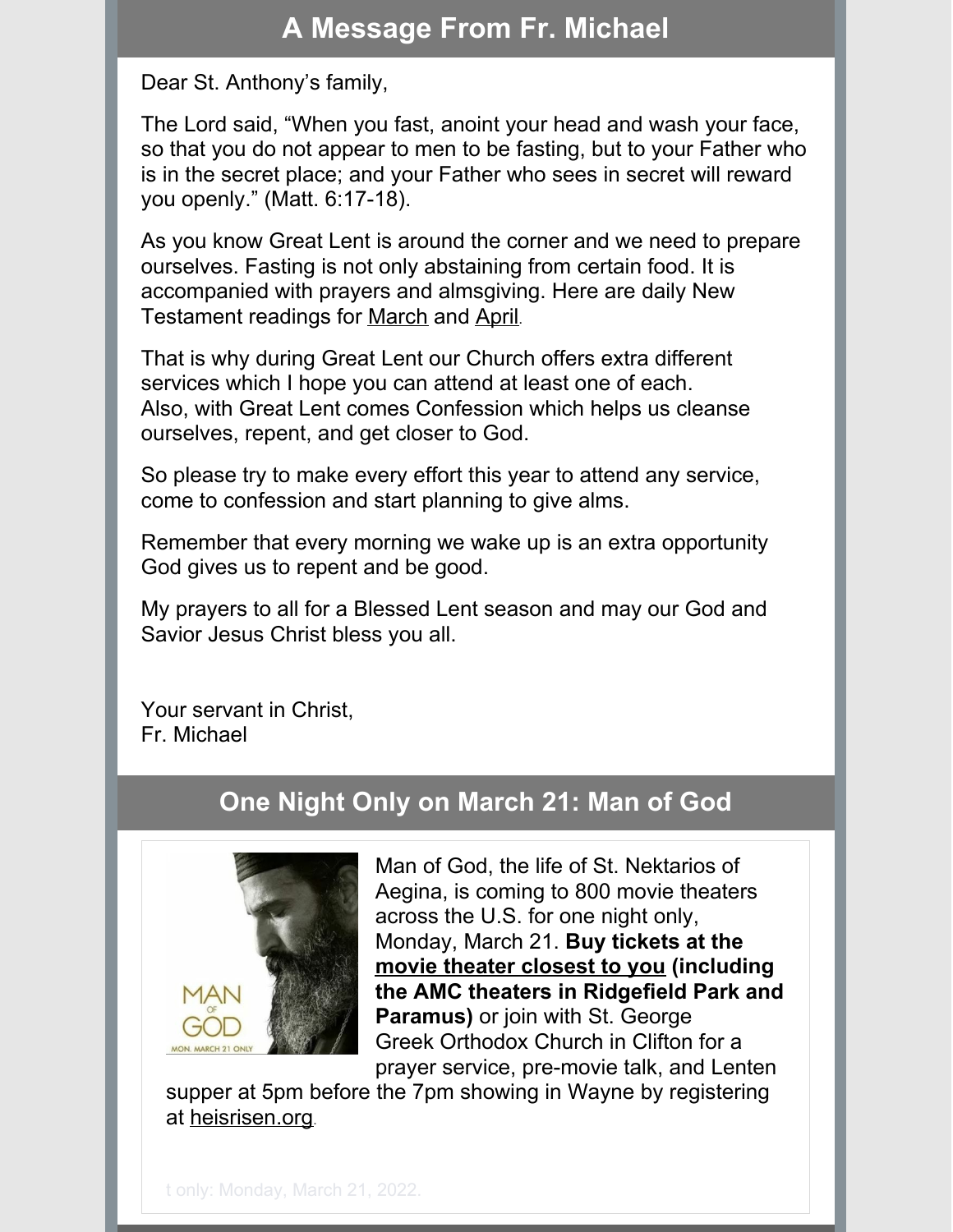## **Time, Talent and Treasure**

## **Stewardship and ParishSoft Giving**

Last month, parishioners received a letter from Fr. Michael about giving of their talents, time, and treasure - *STEWARDSHIP* -- to our church. To make it easier to keep track of parishioner donations, all parishioners are encouraged to use **ParishSoft Giving for your weekly pledges, annual assessments and any other donations you care to make**.

If you would like help setting up your account, please contact Robyn Ziemba (201-694-9133) or Isaiah Vallejo-Juste. They can also work with you in the Fellowship hall after liturgy though best to contact them to set up a convenient appointment.

To set up your Stewardship account (regular giving to St Anthony's plus your Assessment to the Archdiocese), visit **Weekly [Stewardship](https://giving.parishsoft.com/App/Form/192b4921-9549-4d47-8f6b-98f7b54a24ae)**

When you'd like to donate toward the bread and wine -- communion - select **[Liturgical](https://giving.parishsoft.com/App/Form/d40c554a-3db5-48f3-96cd-c69c93ab2225) Offering**. A donation to offer the gifts for the Divine Liturgy will include identifying the names of the living and the departed, which will be read at the liturgy to which you are donating.

Finally, if you'd like to donate in memory of someone who has passed away, visit **[Memorial](https://giving.parishsoft.com/App/Form/27a92c5b-7e6a-46ba-b4ff-a3fbe91fdef7) Giving**. The Father Joseph Allen Memorial Fund is a separate donation portal.

## **Life in Our Parish**

## **Meet the Parish Council**

Our Parish Council ([see](https://files.constantcontact.com/e603b90b001/00ec0195-3c5b-47be-9149-e8f3d5b09ff6.pdf) list) is comprised of elected members, whose terms expire on a rotating basis, and the heads of organizations who represent those functions. Parish Council meetings are open to all parishioners.

#### **It's Bible Bowl Time!**

Are you a guru of Matthew's Gospel? We're looking for contestants for Teen and Adult team for the Parish Life Conference, June 29 - July 3. No experience necessary, Nick Nagorny, Church Catechist will train! Test your knowledge during our Parish Coffee Hour at the ten minute mini-Bible Bowl contest every Sunday during Great Lent beginning March 13. Contact Nick at 973.953.0360 and see the [flyer](https://files.constantcontact.com/e603b90b001/58d5eb02-e94d-4eeb-babc-430bcfa3a272.pdf) for all the details.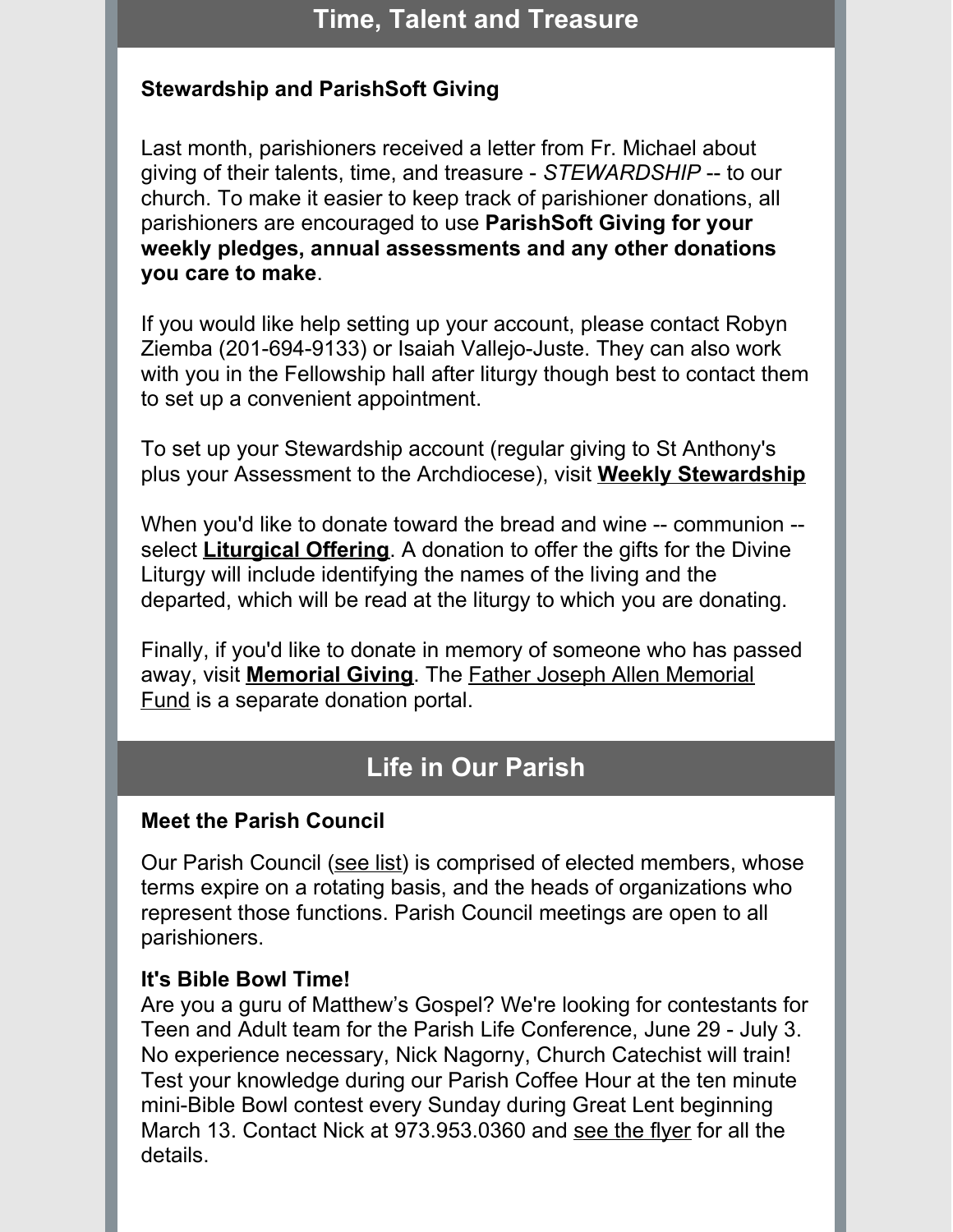#### **Recovering a Lost Treasure**



Fr. Michael received a beautiful letter from the [Chancellor](https://files.constantcontact.com/e603b90b001/7075f9d1-8b5b-4516-81f5-684a0908b7f4.pdf) of the Greek Orthodox Archdiocese of America thanking Nick Nagorny for recovering the original street sign for St. Nicholas Church in lower Manhattan. This sign had been in front for the church from the 1970s-1990s. The church was destroyed on 9/11. God bless you Nick and Debbie!

### **Women's Guild News**

March is Women's History Month throughout the country and our own Women's Guild has many activities planned. Every woman in our parish is a part of this group that leads so many of our philanthropic and social efforts. Please return the membership form you received in the mail, as well as consider a donation to the Bakeless Bake Sale.

Throughout the month, the Women's Guild will host the Coffee Hour on March 6 in honor of all the they do to support in our parish; and on March 20, will have a memorial service in remembrance of our departed sisters in Christ who have served our church community. During the month of March, the women will be making phone calls to those women who have not been attending church. Reaching out to one another is so critical to who we are and what we need to do as a Church community. And in the Women's Guild's continued focus on philanthropy, during the entire month of March, please contribute generously for the **Food Drive to benefit the Center for Food Action** in Englewood, this year's Lenten project. A list of the most needed items are available [here.](https://files.constantcontact.com/e603b90b001/794f1eb2-1508-4063-accb-38bac88079c1.pdf) God bless our fabulous women!

The Women's Guild is also sponsoring a **Lenten learning series**. Our own Amy Abdallah will be leading these sessions, open to all parishioners.

**On March 14, the session "Mary, Mary, and Martha—Saints from the Bible,"** will investigate the stories of often-misunderstood biblical saints, Mary Magdalene, Mary of Bethany, and Martha of Bethany. We will consider their great merits and how we can emulate their holiness. This will be followed by Q and A and discussion.

**On March 28, the session is about Our Female Saints**. Participants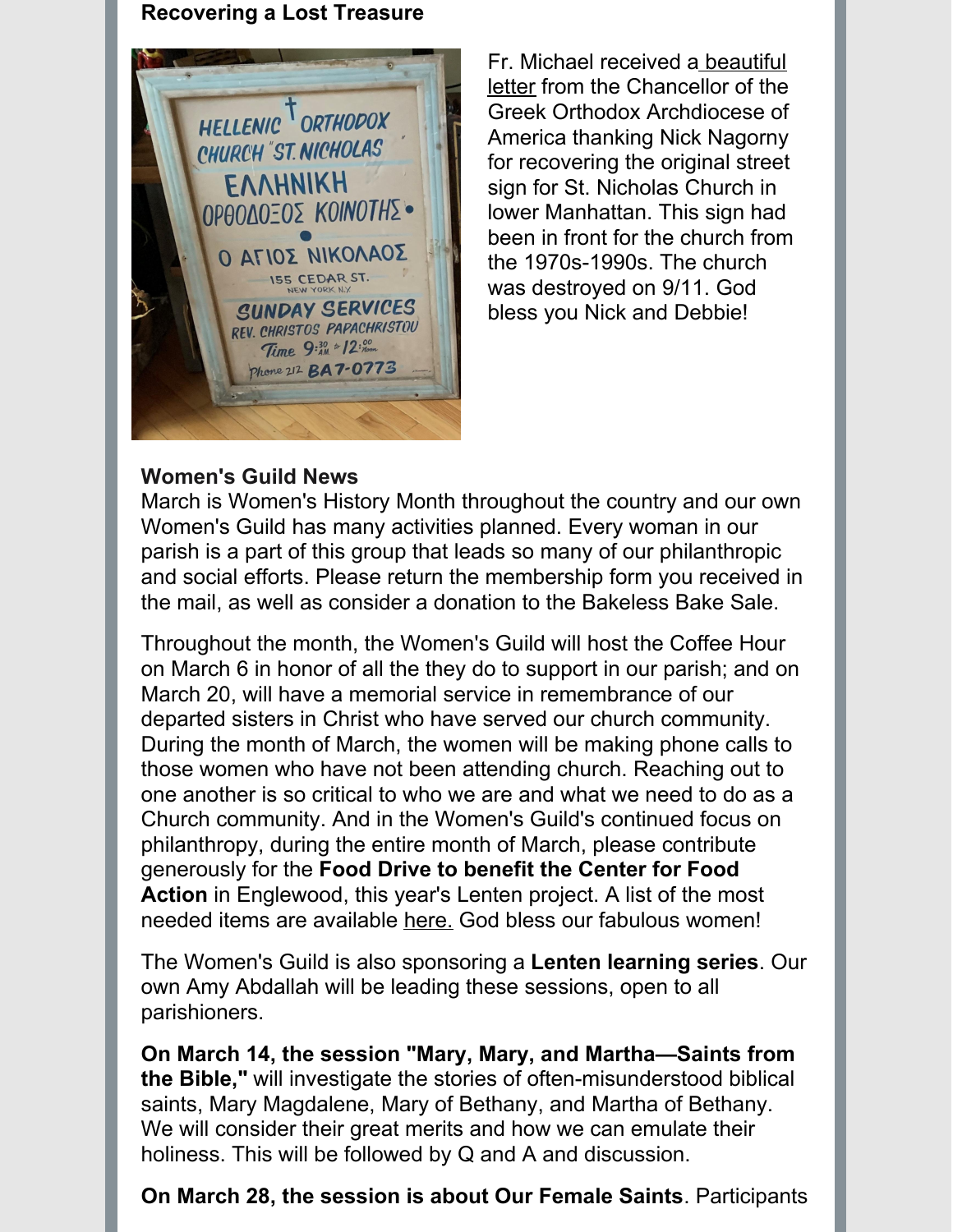will be invited to come with a story of a female saint who is important to them. This saint could be the one for whom they are named for someone whom they admire and desire to emulate. A list of saints will be available from which to choose. This promises to be a communal discussion designed to encourage one another.

# **Upcoming Events**

The Luck of<br>St. Anthony **TRICKY TRAY** 

## **Tricky Tray! Friday, April 29**

The Parish Luck of St. Anthony's Tricky Tray is in full swing and the team has been busy assembling baskets of great gifts!

**Friday, April 29** will be a fun night for all who attend as there are over 200 prizes, Lucky Lady 50/50, door raffles, great food and more!



Some of the great gifts we already have include an overnight New York Experience, Crystal Springs Resort overnight with golf, Tiffany sterling silver jewelry, Waterford crystal, Nora Fleming whimsical ceramics, designer handbags, Ettinger men's and women's leather goods from England, Jersey Mikes Sub for 7, Diners Night Out, gift cards to restaurants for dine in or take out from area restaurants.

[See](https://files.constantcontact.com/e603b90b001/755b7395-ae14-49f6-baa7-665306be2fbb.pdf) the [flyer](https://files.constantcontact.com/e603b90b001/9c6d9c97-aaee-4257-8f59-508d4c0a706e.pdf) and invite your friends and make a table. Tickets are on sale now for what is sure to be an evening of fun. Doors open at 6:30 and raffle pull begins at 8pm.

Admission is \$20 in advance, \$25 door Includes one sheet of First Tier tickets, coffee, tea, & live music! *Dinner options available for purchase*

Additional sheets (25 tickets per sheet) \$20 for First Tier sheet (value up to \$100) \$30 for Second Tier sheet (value up to \$225) \$40 for Third Tier sheet (value up to \$500) \$20 for each Grand Prize ticket (prizes value over \$500) Limited Bundles available: A \$110 value for \$80. Includes a First,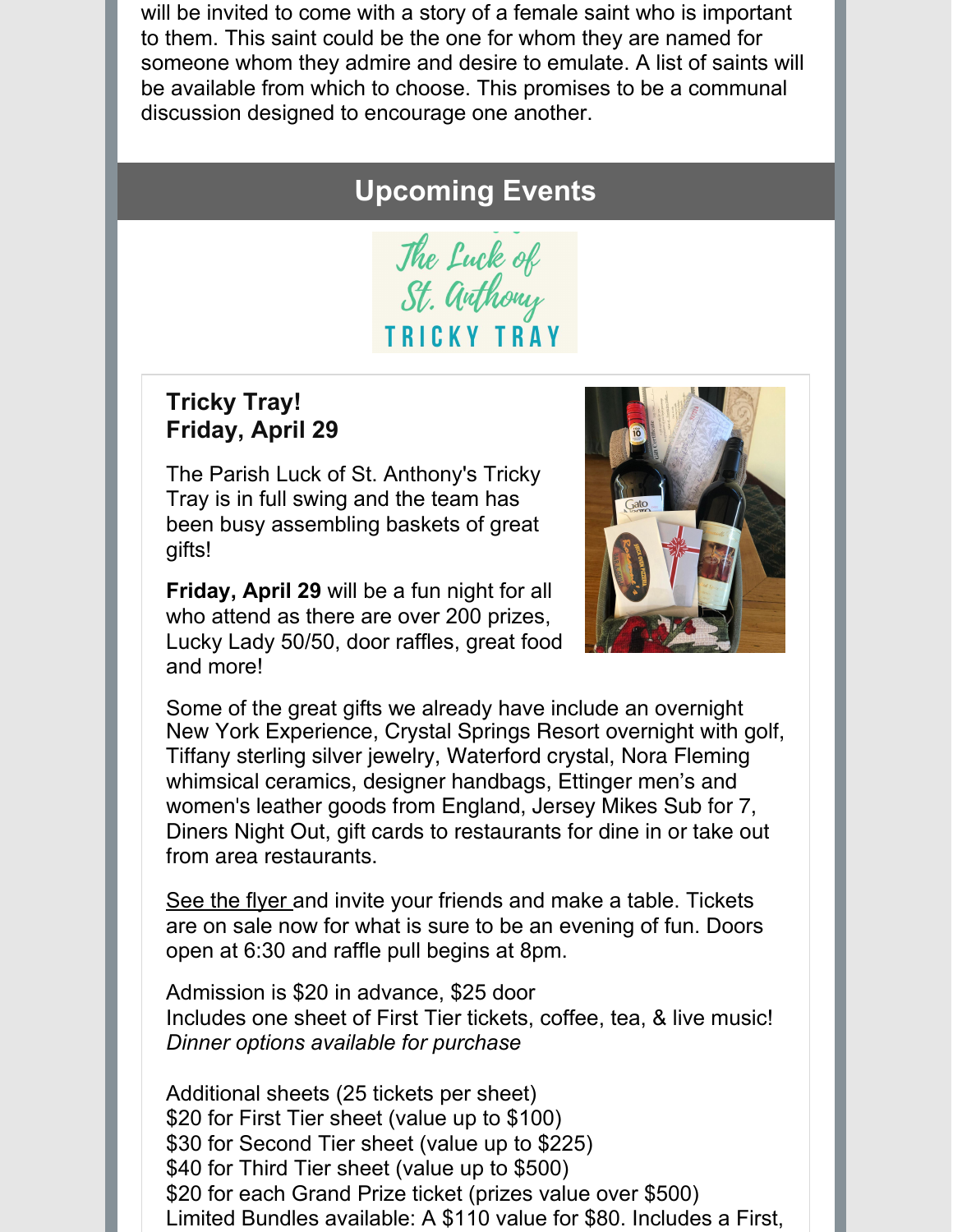Second and Third tier sheet plus one Grand prize ticket.

For tickets contact Pam Scarpa (201)-315-7917 or email [stanthonyswomensguild@gmail.com](mailto:stanthonyswomensguild@gmail.com)

This is an all-parish event, and an extremely important and needed fundraiser for our Church. All hands on deck!

## **Giant Yard Sale, May 12, 13 and 14, 2022**

Don't let your no-longer-needed items end up in land fills. Let them have a second life in someone else's home! It's the perfect time to start that spring cleaning and finding items to donate to



the Yard Sale. Pro tip: Set up boxes, and label them: accessories, Christmas decor, housewares; costume jewelry, etc. and then as you sort through your things, drop them in the labeled box. They will be already sorted and ready to drop off on Sunday, May 8, when **Valerie Joseph** and her team create a department store for bargain shoppers in our church hall. **See the [flyer](https://files.constantcontact.com/e603b90b001/d06de38d-82ee-47bb-bd78-8011baf44f7a.pdf)** with all the details. And mark your calendar from May 8-14 for set up, sales and take down.

# **News and Notes**



## **Summer camp registration opened January 8 and sessions are already filling up!**

Scholarships are available to any St. Anthony's child who would like assistance to attend the Antiochian Village Camp this summer. Please speak with Fr Michael.

Want the camp feel close to home? St. George Orthodox Church, Little Falls is hosting a Village Camp at Home on Saturday, March 12. Students in Grades 3 through 12, and their parents, are invited to spend a fun and educational day with St. George's church school children and teens reliving a typical day at Antiochian Village Camp.

9am-4:15pm: Fun activities with AV Camp counselors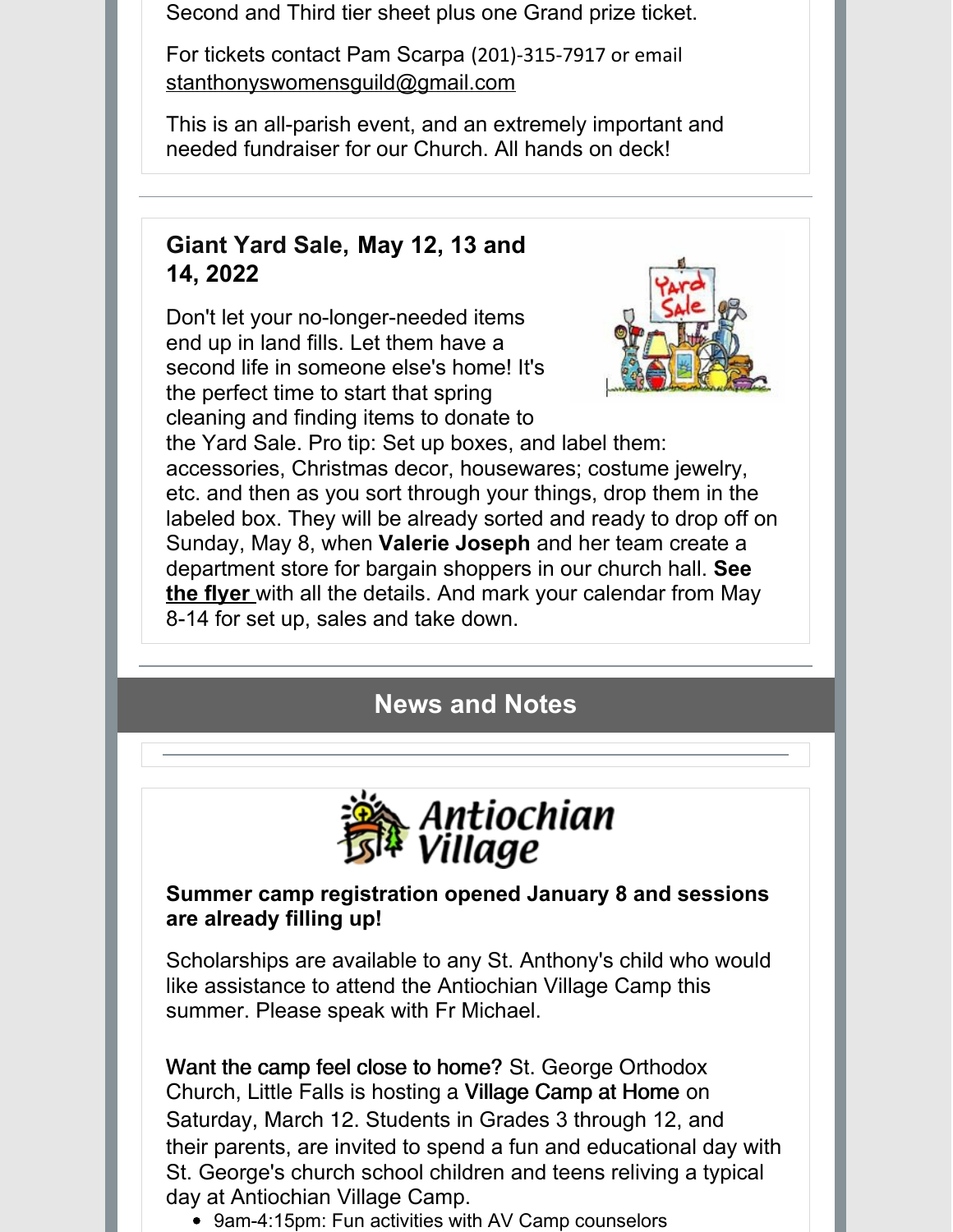- 1:30pm: Parent seminar
- 5:30-8:00pm: Teen event Register [here](https://stgeorgenj.ccbchurch.com/goto/forms/44/responses/new).

### **ShopRite Gift Cards**

Reminder: ShopRite supermarket gift cards are available for purchase For \$100, you get \$100 of gift cards; and the Church earns 5%. Cost-free fundraiser! **We are still looking for a volunteer to take over this porgram.** Please see Betty Gakos, who has run this for many years, or Fr. Michael.

## **Sign up to Host Coffee Hour**

*(And many thanks to all the parishioners and organizations who already have.)*



We have simplified the process to be both safe and make it easier for every parishioner to host at least one coffee hour a year. A schedule and guidelines are posted in the coffee room. To sign up or learn more, please email **Alice [Ziemba](mailto:aliceziemba@yahoo.com)** or call Alice at 201-644-8068.

## **March Calendar**

**Friday, March 4, 7pm in Church Hall Women's Guild Book Club** Pride and Prejudice

**Monday, March 7 Clean Monday, Lent Begins** *Look for our full Lenten Calendar in the mail*

Saturday, March 12, starting at 9am Village Camp at Home at St. George in Little Falls *See story above* **Sunday, March 13, during coffee hour Mini Bible Bowl** *Continues every Sunday. See story above*

**Sunday, March 13, 5pm Sunday of Orthodoxy** Inter-Jurisdictional Vespers, Holy Resurrection Orthodox Church, Wayne, NJ **CLICK FOR [COMPLETE](https://files.constantcontact.com/e603b90b001/3ca8a543-7f10-417f-81c7-7d1960a80dcd.pdf) INFO AND FLYER**

**Monday, March 14, 7:45pm Women's Guild talk on Saints,** Mary, Mary, and Martha—Saints from the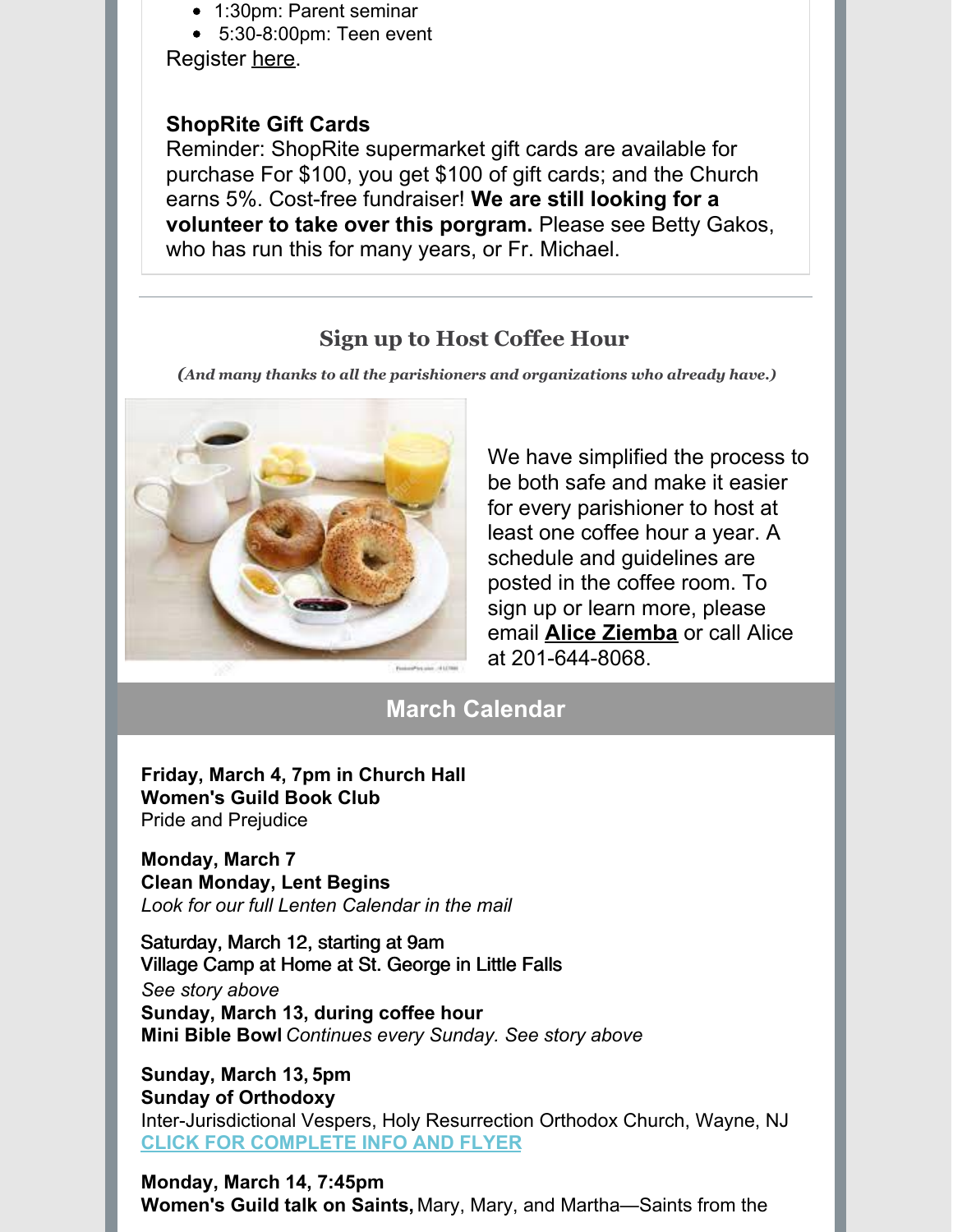Bible, presented by Amy Abdallah *(see story above)* In person or via Zoom link https://nyack.zoom.us/j/92404996482? [pwd=S2tNSDlCRi9OZU9hc3pKa2F0akpkdz09](https://nyack.zoom.us/j/92404996482?pwd=S2tNSDlCRi9OZU9hc3pKa2F0akpkdz09) Meeting ID: 924 0499 6482 Passcode: 702485

#### **Tuesday, March 15, 6-9pm.**

**Mini Choir Workshop** with Mareena Boosamra Ball, Dept. of Sacred Music Chairperson. Contact Stratos Mandalakis for information

**Wednesday, March 16, 7:30pm Parish Council meeting** in Fellowship Hall (following Pre-Sanctified liturgy)

**Saturday, March 19, starting at 9am Retreat at St. Stephen's, South Plainfield** *See details, including [schedule](https://files.constantcontact.com/e603b90b001/f16b1223-274e-42c2-a675-265a69143532.pdf)*

**Sunday, March 20 Memorial Service for our departed sisters in Christ**

**Monday, March 21, 7pm One night only showing of movie, Man of God** *See story above*

#### **Monday, March 28, 7:45pm**

**Women's Guild talk on** Our Female Saints. presented by Amy Abdallah(see story above) In person or via Zoom link https://nyack.zoom.us/j/92404996482? [pwd=S2tNSDlCRi9OZU9hc3pKa2F0akpkdz09](https://nyack.zoom.us/j/92404996482?pwd=S2tNSDlCRi9OZU9hc3pKa2F0akpkdz09) Meeting ID: 924 0499 6482 Passcode: 702485

## **Looking Ahead**

**Friday, April 29, 2022 Tricky Tray** *(see story above)*

**Thursday, Friday, Saturday May 12, 13 and 14, 2022 Giant Indoor Yard Sale** *(see story above)*

**Saturday, May 21, 2022 IOCC Wine Tasting** *Save the date; more info to follow*

**Saturday, May 21-Sunday May 22 St. George Little Falls 100 Year Anniversary Celebration Weekend**

**Tuesday, June 14, 2022 Don DiNovi Memorial Golf Outing** *Save the date from now!*

**Wednesday, June 29 - Sunday, July 3 Parish Life Conference at Antiochian Village** <https://www.antiochianevents.com/ny>